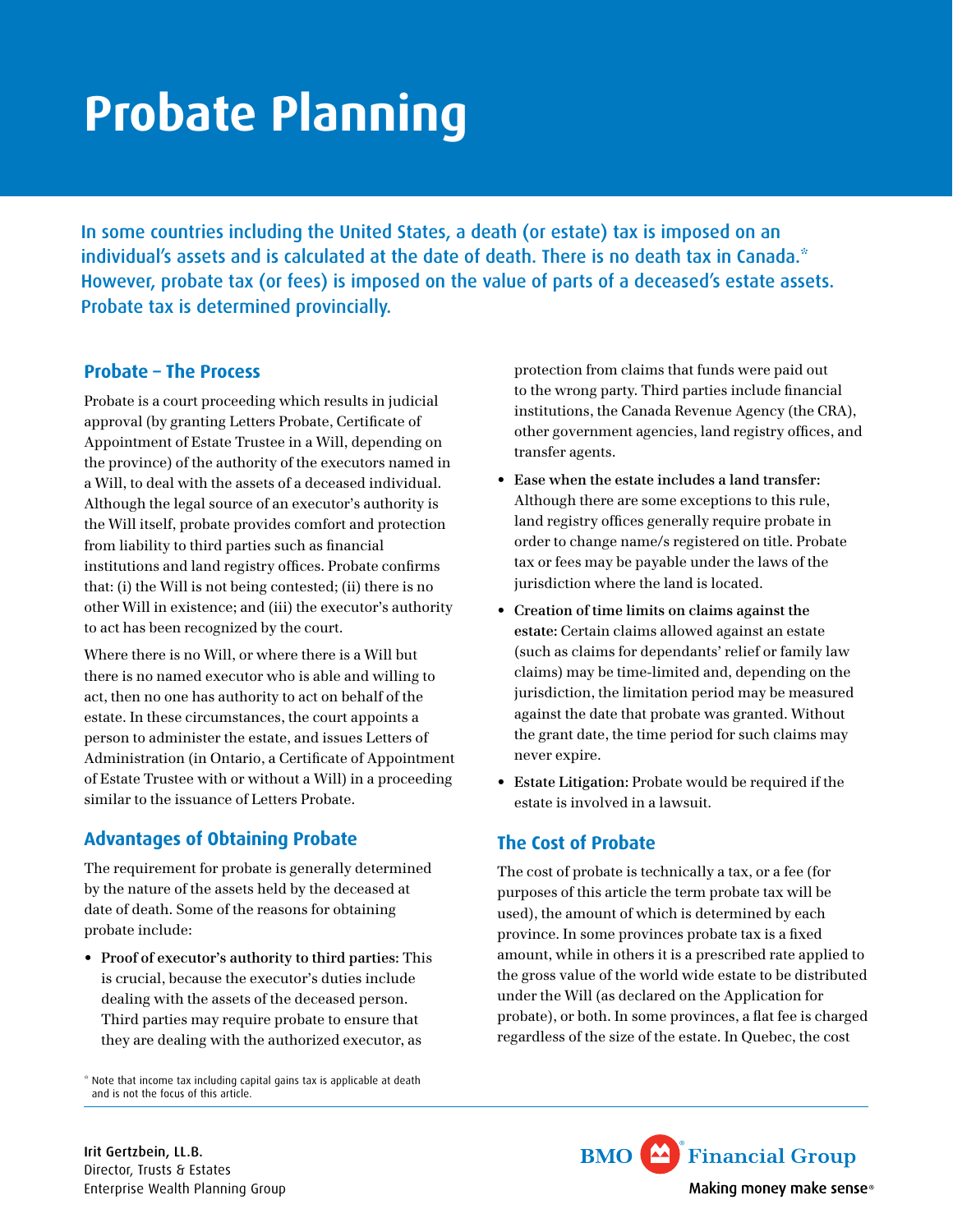of probate is not dependent on the value of the estate; however, in certain circumstances there is a small administration fee charged. Where a prescribed rate is used, for example in Nova Scotia, Ontario and British Columbia, and even if only one asset of the estate requires probate, the prescribed rate is applied to all the assets in the declared estate (except land located outside that province). For example, in British Columbia, probate tax is comprised of approximately 1.4% of the gross value of all property which is personally owned, wherever located in the world and, 1.4% of the value of real estate located in B.C. which is owned personally (less the amount of a mortgage, if any). See Table A for provincial probate tax rates.

## **Reducing Probate Tax**

In Nova Scotia, British Columbia and Ontario, careful probate planning can reduce the value of the probateable estate by ensuring that some assets pass outside the Will. However, probate planning should be carried out in a manner that does not disrupt the intended distribution of a person's assets. Consideration should also be given to income tax consequences and related planning opportunities which may be inconsistent with probate tax planning. Note that assets which pass directly to named beneficiaries, for example funds in registered plans or proceeds of death under life insurance policies do not form part of the estate and are not subject to probate tax. (see further discussion below). However, unless a contrary intervention is expressed in the Will, the tax associated with registered plans which are paid to designated beneficiaries directly, is to be paid by the estate. This requires liquidity in the estate.

Some probate planning strategies are:

#### 1. Gifts of Assets

Gifting cash or other assets to family members prior to death may be an option to consider in some circumstances, in order to avoid the potential probate tax on the value of those assets at death. Note however that, depending on the nature of the assets, since a gift is considered a disposition at fair market value, adverse income tax consequences may arise. Another income tax consequence which can arise when a gift is made to a spouse or a related minor child is the attribution of income earned, on the gifted asset and tax occuring, to the donor.

#### 2. Joint Ownership of Assets

Property held in joint tenancy with right of survivorship ("JTWROS") with another person will pass to the surviving joint tenant by operation of law. The deceased person's Will will not govern the succession of this property because it will not comprise part of the deceased's estate. As a result, the jointly held asset will not be subject to probate tax. However, transferring assets from sole ownership into JTWROS with anyone other than a spouse, will not exclude the assets from the estate unless there is a clear intention to transfer the beneficial interest in the asset by way of a written declaration of such an intention. Note that the transfer to JTWROS of capital assets (with someone other than a spouse) is a deemed disposition at fair market value, triggering capital gain tax payable and a sharing of subsequent annual tax reporting by all joint tenants. Note also that such a transfer to a spouse or related minors may trigger attribution rules, as previously discussed with respect to gifting.

Spouses often hold assets jointly so that property passes to the survivor on the first death with no requirement to obtain probate. Since passing assets between spouses occurs on a tax-deferred basis, this can be an effective way for a couple to hold assets. However, there are other considerations, some tax related and some non-tax related, which, in many circumstances, would render the ownership structure of JTWROS for probate planning purposes, too risky, with potential adverse consequences. For example, where individuals hold accounts jointly with family members other than spouses, the initial transfer of beneficial interest triggering capital gains tax (if any), would cause the tax to be payable in the taxation year of the transfer, without a deferral of that tax as discussed above, and absent the attribution rules, each joint tenant must include taxable income in his or her annual income tax return with respect to his or her share of the jointly held property, subsequent to the transfer of beneficial interest in the property. Some of the non-tax related complications include exposure of the property to creditors of all the joint tenants, loss of control of the property transferred to JTWROS, and, potentially, misuse of the property by any of the joint tenants. Perhaps the most negative consequence of holding property in JTWROS among more than two individuals is that only the last surviving tenant or his or her heirs or beneficiaries, will take all.

> **BMO** Financial Group Making money make sense®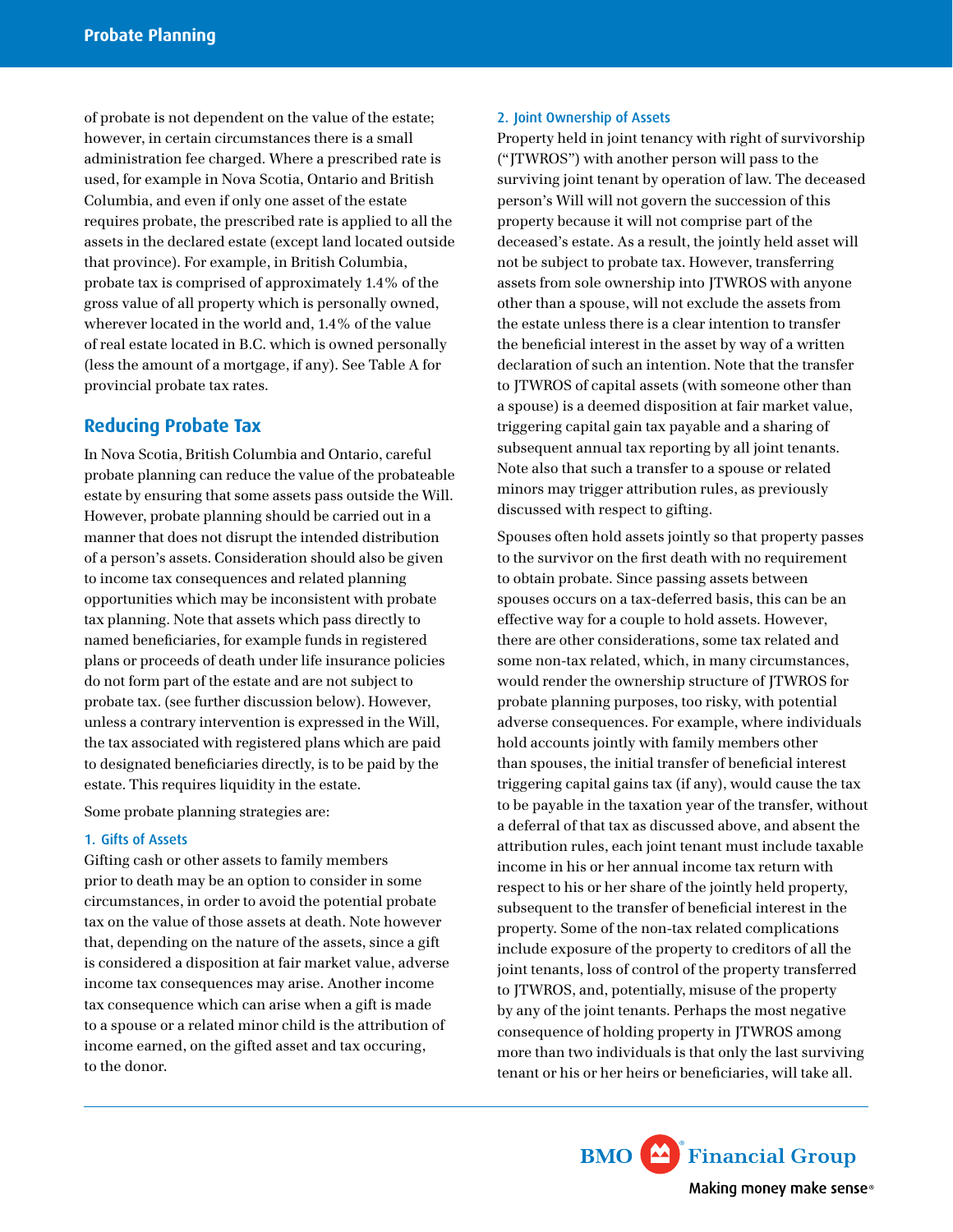All previously deceased joint tenants' heirs or beneficiaries will have been excluded, disinherited, with respect to the property.

#### 3. Transfer Assets to Inter-Vivos Trusts

Another way to reduce the value of your estate that is subject to probate tax is to transfer assets to an intervivos trust (a trust created during your lifetime). The general rule is that there is a deemed disposition at fair market value of all assets transferred to such a trust, for example, a Discretionary Family Trust for the benefit of your children and grandchildren. If you are 65 years or older, a transfer of property to a trust for the benefit of you and/or your spouse can occur on a tax-deferred basis, until second death.

It is important to note that an inter-vivos trust pays tax at the top rate. Income distribution to spouse or minor beneficiaries may be subject to attribution rules, depending on circumstances.

#### 4. Life Insurance Policies

In general, a life insurance policy that is payable to a named beneficiary does not form part of a deceased's estate for probate tax purposes. The designation of a beneficiary of a life insurance policy can also generally be made by Will, provided that it is clear in the drafting that the life insurance policy (and its proceeds) do not form part of the estate. Further advantages of a life insurance policy as part of the overall probate planning is that the proceeds are usually available for payment shortly after death and, if the policy has a designated beneficiary, are not subject to claims by creditors of the deceased.

#### 5. Registered Plans

In general, an owner of an RRSP, RRIF or TFSA can designate a beneficiary either by Will or in the plan itself. In Quebec, a beneficiary designation for registered accounts is not made on the Plan document but is made through the Will using the language "successor annuitant". Where there is a beneficiary designation in the plan, the plan administrator can usually pay out proceeds directly to the designated beneficiary of the plan. In these circumstances, the plan assets do not form part of the estate for probate purposes. If a beneficiary designation is made in the Will, the assets in the plan may or may not be subject to probate, depending on the manner in which the

designation is drafted and the province or territory in which the deceased resided.

#### 6. Testamentary Trusts (created in a Will)

If an individual leaves assets outright to a beneficiary in his or her Will, probate taxes will be payable on the death of the individual and may be payable again on the same assets when the beneficiary, if still owning the same assets, dies. To avoid paying probate tax twice on the same assets, the assets can be left in a trust established under the individual's Will. As a result, no probate tax would be charged upon the second (i.e., the beneficiary's) death.

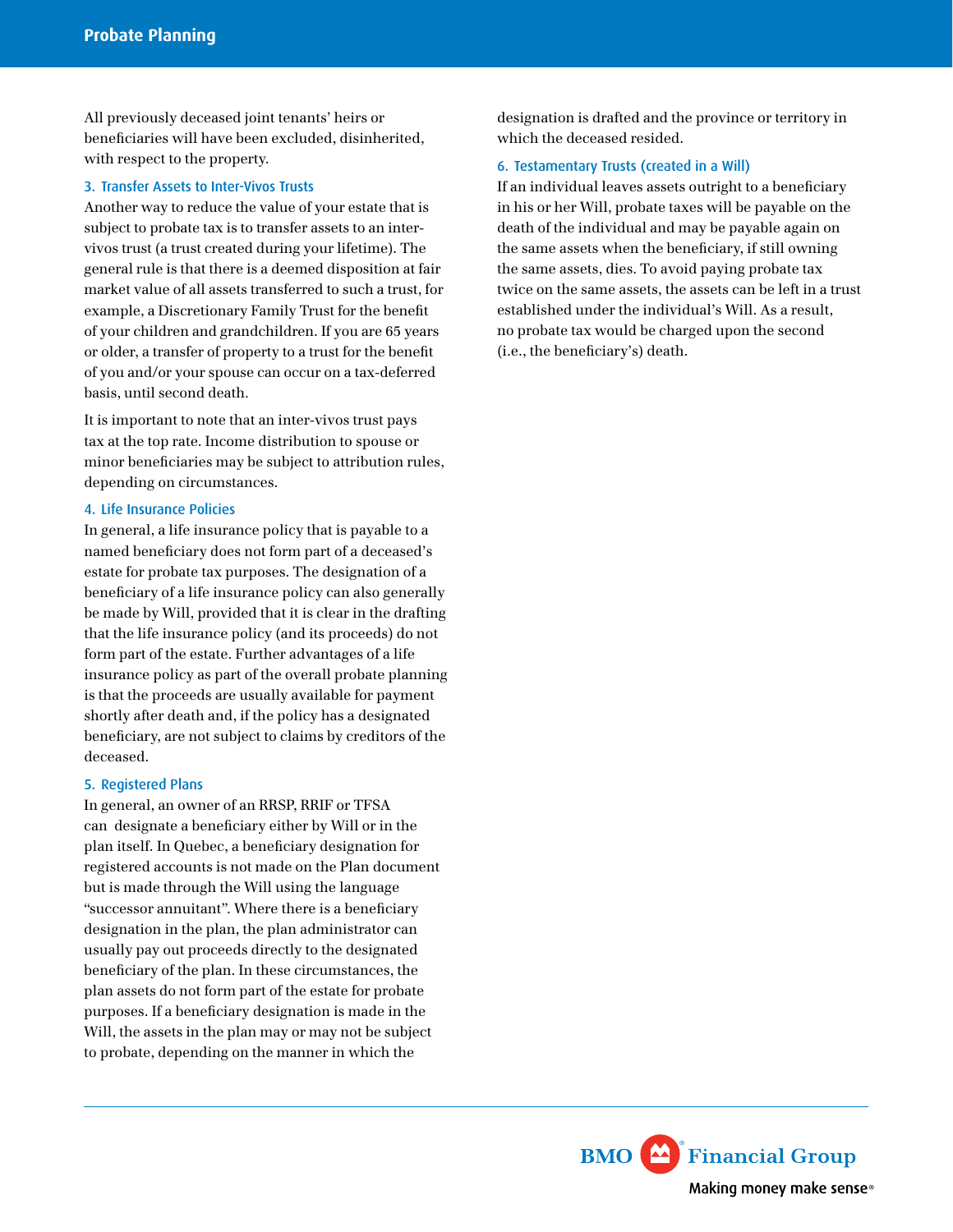# **Table A: Estimated Probate Taxes and Fees in Canada**<sup>1</sup>

| <b>Province</b>         | <b>Rates</b>                                                                       | <b>Estimated Probate Tax</b><br>(or Fee) Charged on Assets<br>of \$1,000,000 |
|-------------------------|------------------------------------------------------------------------------------|------------------------------------------------------------------------------|
| <b>British Columbia</b> | No fee up to \$10,000                                                              | \$13,658                                                                     |
|                         | \$208 for estates between \$10,000 to \$25,000                                     |                                                                              |
|                         | \$208 + \$6 per thousand for estates between \$25,001 and<br>\$50,000              |                                                                              |
|                         | In excess of \$50,000 1.4%                                                         |                                                                              |
| Alberta                 | \$25 for estates up to \$10,000                                                    | \$400                                                                        |
|                         | \$100 for estates between \$10,001 and \$25,000                                    |                                                                              |
|                         | \$200 for estates between \$25,001 and \$125,000                                   |                                                                              |
|                         | \$300 for estates between \$125,001 and \$250,000                                  |                                                                              |
|                         | In excess of \$250,000 \$400 flat fee                                              |                                                                              |
| Saskatchewan            | $0.7\%$                                                                            | \$7,000                                                                      |
| Manitoba                | \$70 for the first \$10,000 or less                                                | \$7,000                                                                      |
|                         | In excess of \$10,000 0.7%                                                         |                                                                              |
| Ontario                 | \$5 per \$1,000 up to \$50,000                                                     | \$14,500                                                                     |
|                         | In excess of \$50,000 1.5%                                                         |                                                                              |
| Quebec                  | Notarial Wills - No fee                                                            | \$93/\$104 Flat Fee                                                          |
|                         | If the applicant is an individual, a flat fee of \$93 for an<br>English form Will. |                                                                              |
|                         | If the applicant is a corporation or institution, a flat fee of<br>\$104.          |                                                                              |
|                         | The value of the estate has no bearing on the fee.                                 |                                                                              |
| <b>New Brunswick</b>    | \$25 for estates up to \$5,000                                                     | \$5,000                                                                      |
|                         | \$50 for estates between \$5,001 to \$10,000                                       |                                                                              |
|                         | \$75 for estates between \$10,001 to \$15,000                                      |                                                                              |
|                         | \$100 for estates between \$15,001 and \$20,000                                    |                                                                              |
|                         | In excess of \$20,000 0.5%                                                         |                                                                              |

**BMO** Financial Group Making money make sense®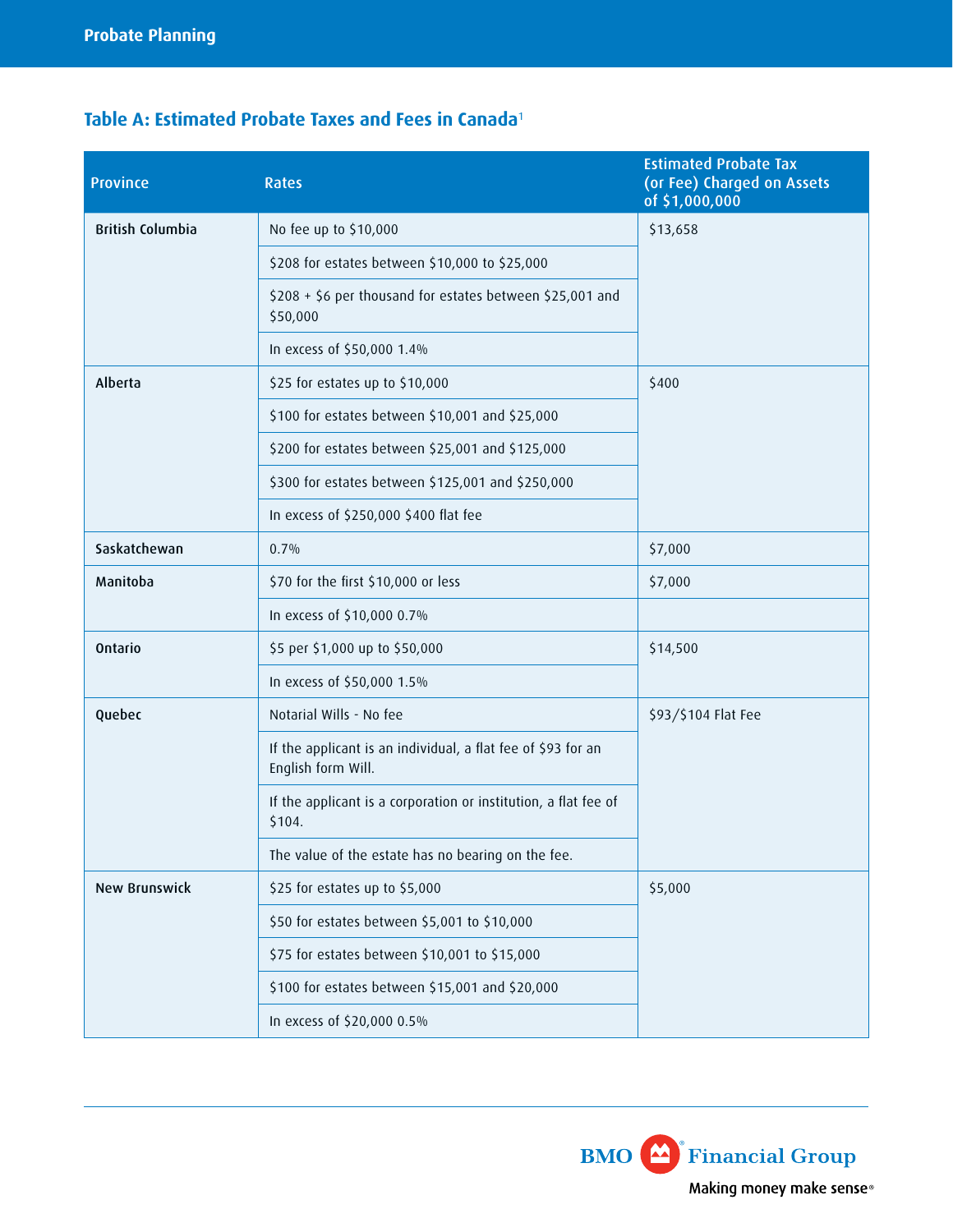# **Probate Planning**

| <b>Province</b>                             | <b>Rates</b>                                             | <b>Estimated Probate Tax</b><br>(or Fee) Charged on Assets<br>of \$1,000,000 |
|---------------------------------------------|----------------------------------------------------------|------------------------------------------------------------------------------|
| Nova Scotia                                 | \$78.54 for estates not exceeding \$10,000               | \$15,770                                                                     |
|                                             | \$197.48 for estates between \$10,001 and \$25,000       |                                                                              |
|                                             | \$328.65 for estates between \$25,001 and \$50,000       |                                                                              |
|                                             | \$920.07 for estates between \$50,001 and \$100,000      |                                                                              |
|                                             | \$920.07 + 1.65% of amount in excess of \$100,000        |                                                                              |
| Prince Edward Island                        | \$50 for first \$10,000                                  | \$4,015                                                                      |
|                                             | \$100 for estates between \$10,001 and \$25,000          |                                                                              |
|                                             | \$200 for estates between \$25,001 and \$50,000          |                                                                              |
|                                             | \$400 for estates between \$50,001 and \$100,000         |                                                                              |
|                                             | \$400 + 0.4% of amount in excess of \$100,000            |                                                                              |
|                                             | plus \$15 for Royal Gazette fee (applies to all estates) |                                                                              |
| Newfoundland                                | \$60 for estates not exceeding \$1,000                   | \$5,055                                                                      |
|                                             | $$60 + 0.5\%$ of amount in excess of \$1,000             |                                                                              |
| Yukon                                       | No fee on estates less than \$25,000                     | \$140                                                                        |
|                                             | In excess of \$25,000 \$140 flat fee                     |                                                                              |
| <b>Northwest Territories</b><br>and Nunavut | \$25 for estates up to \$10,000                          | \$400                                                                        |
|                                             | \$100 for estates between \$10,001 and \$25,000          |                                                                              |
|                                             | \$200 for estates between \$25,001 and \$125,000         |                                                                              |
|                                             | \$300 for estates between \$125,001 and \$250,000        |                                                                              |
|                                             | In excess of \$250,000 \$400 flat fee                    |                                                                              |

1 As of March 12, 2014.